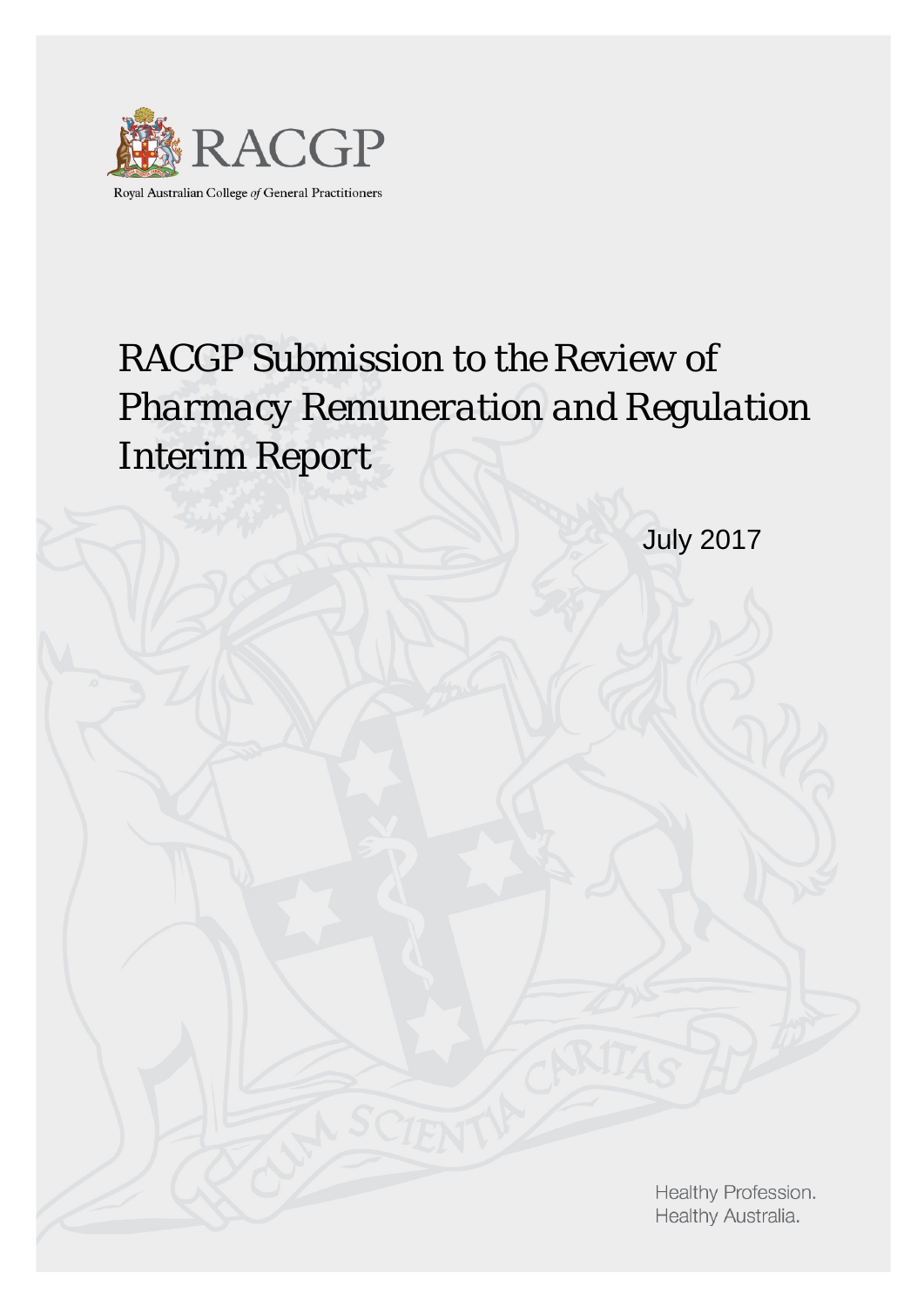## *RACGP Submission: Review of Pharmacy Remuneration and Regulation Interim Report*

## **Introduction**

The Royal Australian College of General Practitioners (RACGP) thanks the Review of Pharmacy Remuneration and Regulation Panel (the Review Panel) for the invitation to respond to the *Review of Pharmacy Remuneration and Regulation Interim Report* (the Report) and contribute to the discussion regarding the future of community pharmacy arrangements.

The RACGP is Australia's largest professional general practice organisation representing 90% of Australia's general practitioners (GPs). As key prescribers of medicines listed under the Pharmaceutical Benefit Scheme (PBS), GPs interact with community pharmacies on a daily basis. The RACGP advocates that changes to community pharmacy, or the pharmacy sector, promote access to medicines and prevent fragmentation of care. Most importantly, any changes should result in positive health outcomes for patients and a sustainable health system that benefits all Australians.

#### **Pharmacy Review process and preliminary consultation**

The release of the Report has been significantly delayed. The Report was initially due for release in December 2016, with the release subsequently extended to early 2017 and then again to mid-2017. Despite the six-month delay in release of the Report, the Review Panel has only provided one month for stakeholder consultation. This does not allow sufficient time to consult with members on the wide ranging implications that the Report may have.

In addition, the Report has presented options rather than recommendations. The RACGP is concerned that stakeholders will not have the opportunity to comment on the final recommendations before they are presented to the Minister of Health. The Report identified that members of the Review Panel disagreed with some of the options presented, which raises concern that the content presented in the final report could differ significantly from the Interim Report.

#### **About this submission**

The RACGP strongly supports the patient-centered, rather than profession-centered, approach taken in the Report.

However, some aspects of the Interim Report over-emphasises the importance of patient access and under-emphasises the importance of safe and high-quality health care. It is vital that patient safety is considered of utmost importance in any recommendations presented in the Review Panel's final report to government.

The key areas covered in the RACGP submission are:

- 1. Consumer Access and Experience
- 2. The Role of Community Pharmacy in Medicine Supply
- 3. Community Pharmacy Remuneration by Government
- 4. The Regulation of Pharmacy for Medicine Supply
- 5. Future Community Pharmacy Agreements (CPA)
- 6. Health Programs Offered by Community Pharmacy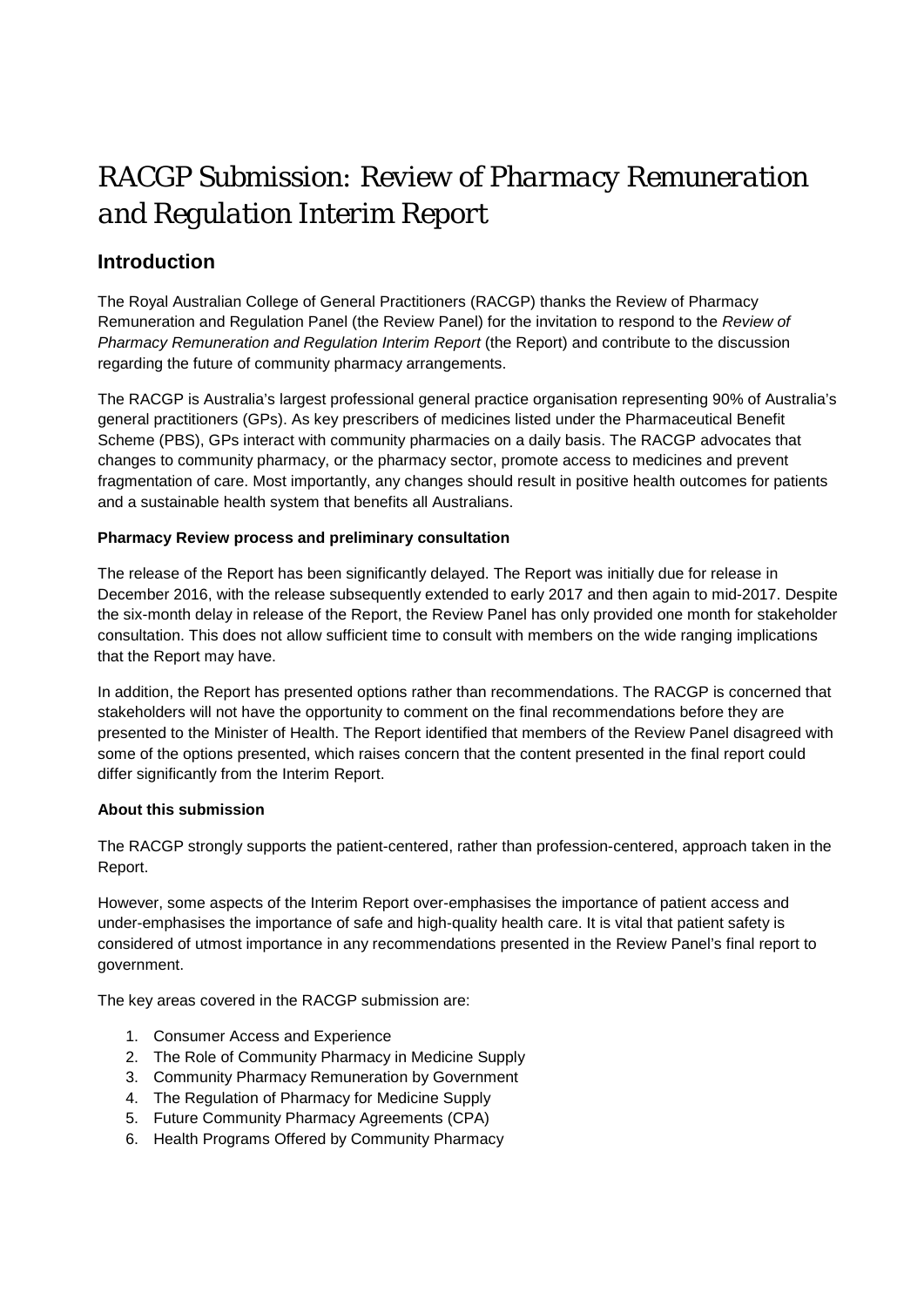7. Access to PBS Medicines and Community Pharmacy Services for Aboriginal and Torres Strait Islander People

The RACGP recommends that the Review Panel:

- carefully consider the implications of implementing an electronic medicine record (either using the My Health Record or implementing an additional system) for recording patient information, including privacy issues
- advocate for stronger restrictions on the sale of complementary and alternative medicines in community pharmacy
- reconsider the option regarding standardising payments for similar services delivered by alternative primary health professionals
- include recommendations regarding the removal of location and ownership rules in its final report to the Government despite the 2017-18 Federal Budget announcement to retain the rules
- promote the expansion of pharmacy services within the scope of pharmacy by recommending support for roles such as a non-dispensing general practice-based pharmacist.

## **1. Consumer Access and Experience**

#### **Labelling and Consumer information**

Further to the options presented in the Report, the RACGP recommends that labels clearly show the generic name of the medicine, are large enough for patients to read and do not obstruct the view of the expiry date.

#### **Modernising the prescription and medicine record system**

The RACGP supports the option presented by the Review Panel to initiate a system for an integrated electronic prescription system as the primary prescription system. The current prescription system should be updated to reflect best practice and technological advances, however the RACGP recommends that the paper-based method is retained as an optional system. It is important that non-electronic methods are retained in areas where there is low Internet connectivity or to safeguard against technological issues that could arise from having an electronic only system.

Prescriptions should not be directed to particular pharmacies. The proposed electronic system should be designed to allow the patient to receive a prescription and decide later where to have the prescription dispensed, as the paper-based system currently operates. Exemptions may need to be in place for particular medicine programs that require a therapeutic alliance with a pharmacist – such as methadone programs.

The Report considers an option for an electronic medicine record as part of the My Health Record system. The My Health Record system has a number of issues and is not supported by many doctors and general practices. While the RACGP supports the call for a shared medicine record in principle, the Review Panel must consider the flaws with My Health Record carefully.

The Review Panel has suggested that if issues persist with My Health Record, an alternative electronic medicine record system should be introduced in the short term, which could later be linked into My Health Record. The Review Panel must consider the implications of introducing an additional patient record system. There is a risk of wasting valuable practitioner and patient time and fragmentation of care if multiple systems are required to maintain patient records.

The RACGP also wishes to emphasise privacy concerns that could result from an electronic patient medicine record and prescription system. The Review Panel acknowledges privacy concerns in the Interim Report – these concerns should be specifically stated and addressed in its final report to the Government.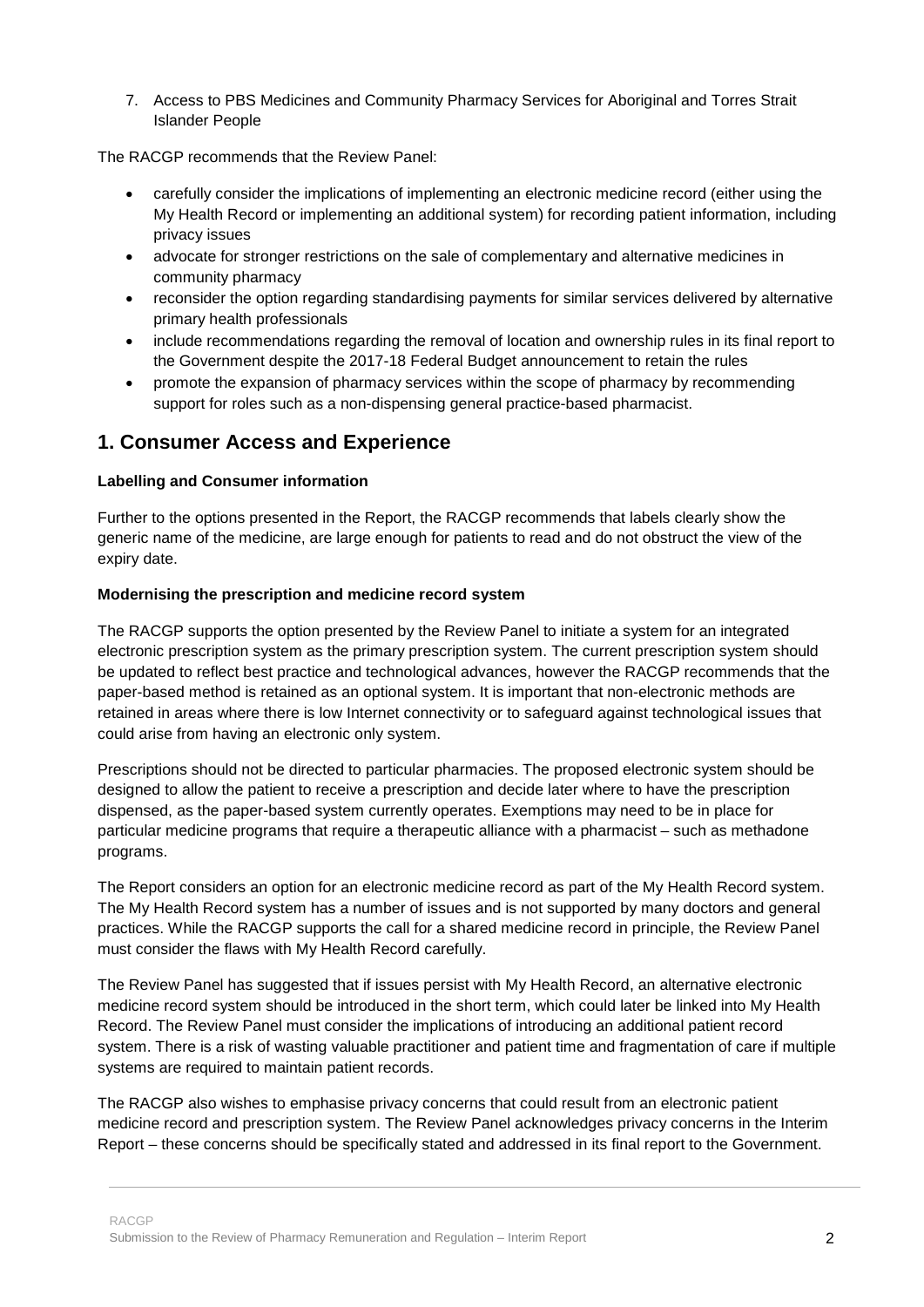*The RACGP:*

- *supports an electronic prescription system*
- *supports the retention of an optional paper-based prescription system*
- *does not support directed dispensing – patients should continue to be able to choose a pharmacy after they have left the general practice*
- *supports a shared medicine record*
- *advises the Review Panel to carefully consider the implications of implementing an electronic medicine record (either using the My Health Record or implementing an additional system) for recording patient information*
- *advises the Review Panel to further consider privacy concerns before recommending an electronic medicine record or prescription system in the Final Report.*

## **2. The Role of Community Pharmacy in Medicine Supply**

#### **Minimum Requirements for Pharmacies**

The RACGP agrees that community pharmacies should be required to meet a set of minimum requirements in order to receive remuneration for dispensing. This would be in line with similar process in the health sector – such as general practices being accredited against the RACGP Standards for General Practice in order to participate in the Practice Incentive Program.

#### **Complementary medicines and homeopathy**

Government expenditure should support access to evidence based medicines. Pharmacies receiving funding through the PBS and the Community Pharmacy Agreement (CPA) should only supply evidence-based medicines or products. The option presented in the Report to move non-evidence based complementary and alternative medicines (CAM) to a separate area within a pharmacy is not strong enough to protect patients from being recommended unnecessary CAM. Supplements not supported by high-quality evidence should not be sold from the same location as evidence-based, government-subsidised medicine.

This would then be consistent with the Review Panel's option that PBS dispensing pharmacies should not sell homeopathy products, which the RACGP supports.

#### **The retail-medicine link in community pharmacy must be broken**

The Review Panel acknowledged in Chapter 2 of the Report that 'medicines are not normal items of commerce' and therefore, ' a community pharmacy should have no discretion to either raise of lower the price' of a PBS-listed medicine as a way of making profit. In the same vein, the RACGP sees it as inappropriate for pharmacists to sell CAM alongside prescription medicines as a way of making profit.

The Review Panel has the opportunity to influence the health system and contribute to patient health literacy by seeking clear division between evidence and non-evidence based products. If patients are required to attend two separate locations, one supplying evidenced based medicines and another clearly operating as a retail shop, they may more clearly understand the difference between these products. This model is evident overseas. For example, in the Netherlands there is a distinction between pharmacies and chemists; with prescription medicines only available from a pharmacy and non-prescription medicines, complementary and alternative medicines and other retail goods available from a chemist.

The retail-medicine link is not only confusing for patients – it causes an unnecessary conflict of interest for pharmacists. Pharmacists are required to balance both profit making in their retail environment and health priorities of the medical environment.

#### *The RACGP:*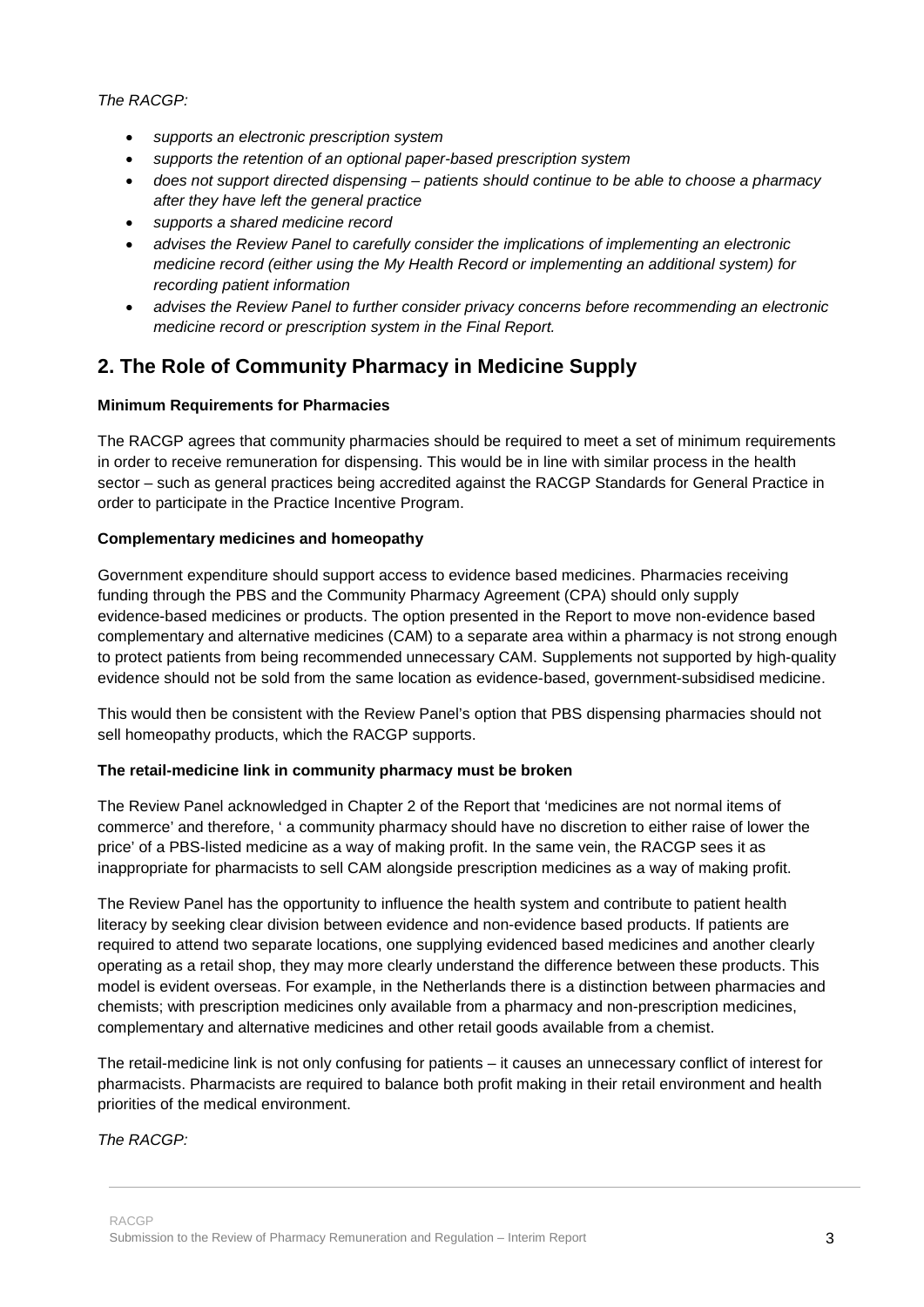- *recommends stronger restrictions on non-evidence based products being sold in pharmacies – including complementary and alternative medicines*
- *supports the option to prohibit the sale of homeopathy products in PBS approved pharmacies.*

### **3. Community Pharmacy Remuneration by Government**

#### **Remuneration for dispensing services**

Dispensing medicines is the primary purpose of pharmacies and it should be appropriately supported and sustained. Failure to adequately support the dispensing role could have adverse consequences and may incentivise pharmacies to inappropriately diversify their services in order to sustain their viability. This is evident in the recent attempts by community pharmacies to widen the range of services they provide– offering core medical services such as health screening and the ordering and interpreting of tests. It is inappropriate for pharmacists to conduct these medical services.

The RACGP recommends that the Review Panel consider whether some of the funding within the Community Pharmacy Agreements (CPA) for 'Community Pharmacy Programs' could be redirected to better support the dispensing role of pharmacists.

#### **Remuneration for Alternative Service Channels**

The option presented in the Report to remunerate different professions for the same service is based on the incorrect assumption that the professions are providing identical health services. The Report uses the example of the government paying different amounts to GPs, nurses and pharmacists to deliver flu vaccinations. This option should not be put forward in the final report to the Government. Although the same flu vaccination is delivered – the service provided is inherently different.

When a patient presents to a pharmacy for a vaccination, they receive an adhoc vaccination service. When a patient presents to a GP for a vaccination, it is often billed as part of a MBS consultation item. As well as providing the vaccination, the GP will assess the patient's overall health by taking a history and provide a range of preventive services. If necessary, the GP will also perform clinical examinations, arrange investigations and implement a management plan as part of this service.

It is clear these services differ significantly and therefore these two different services should not be funded in the same way or to the same value.

Funding different primary health professionals to undertake similar services will duplicate care, wasting valuable health resources, creating inefficiencies, fragmenting health records and risking patient safety. Instead, the RACGP recommends that multiple funding streams should be eliminated in favour of patients attending the most appropriate profession for the relevant services. In the case of vaccinations – general practice is the most suitable place for a vaccination to be given in conjunction with the required preventative healthcare.

#### *The RACGP:*

- *advocates against multiple health professionals offering the same services*
- *advocates for the appropriate remuneration of dispensing in pharmacy*
- *does not support the option regarding equal funding for alternative service channels – based on the notion that alternative service channels offer difference services.*

## **4. The Regulation of Pharmacy for Medicine Supply**

The RACGP strongly supports the views expressed in the Report that aspects of the pharmacy location rules are limiting competition and are unnecessary. Despite the outcomes outlined in the 2017-18 Federal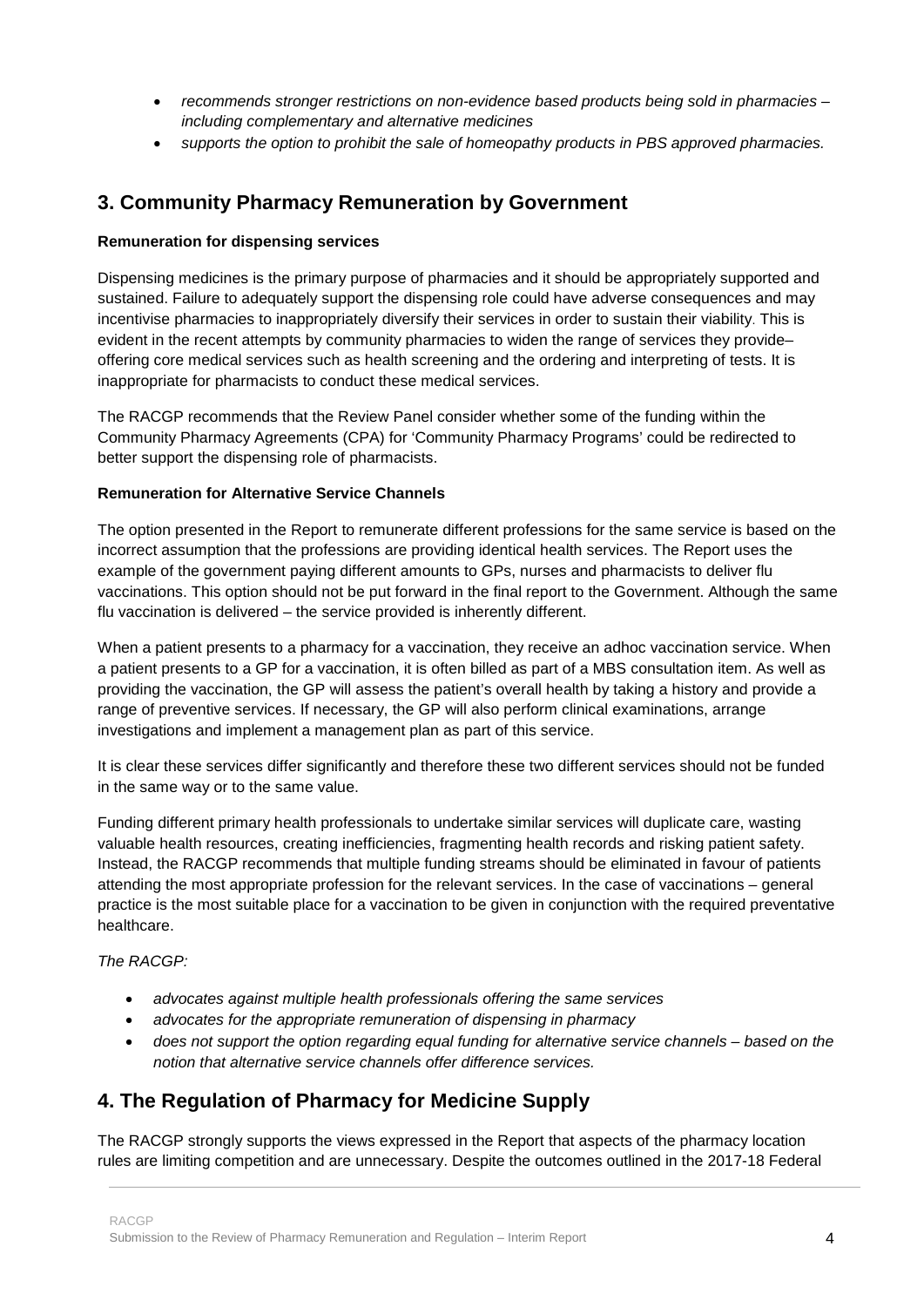Budget, it is important that the options presented in the Report are reflected as recommendations in the Final Report.

The RACGP disagrees with the suggestion that the options regarding this are no longer relevant to the review.

*The RACGP:*

- *supports the options presented in the Interim Report relating to location and ownership rules*
- *advises that the options should be presented as recommendations in the final report to the Government despite the outcome of the 2017-18 Federal Budget.*

## **5. Future of the CPA**

The RACGP supports the options presented in the Report regarding the changes to future CPA. As identified by the Review Panel, the CPA is complicated and includes many variants of pharmacy including aspects that have poor transparency and no health outcome metrics. The CPA should be limited to remuneration and associated regulations regarding the dispensing of medicines that attract PBS subsidies.

The RACGP recommends that each clause of the CPA be analysed to determine its possible outcomes, including its implications for other areas of the health sector. Failure to do this in previous CPA have resulted in unjustified additional remuneration to the pharmacy sector as a result of efforts by other health professionals. For example, as a consequence of the annual community pharmacy and wholesaler reconciliation clause within the CPA, the 2017-18 Federal Budget showed \$225 million would be provided to community pharmacies and pharmaceutical wholesalers as a result of a reduction in the volume of dispensed medications. Part of the reduction in the volume of dispensed prescriptions is likely due to changing prescribing practices by GPs – in spite of this, the general practice sector did not receive any portion of the resulting savings.

These issues will be partly mitigated through the opportunity for other areas of the health sector, including general practice, to comment on the CPA before it is signed.

#### *The RACGP:*

- *supports the option to limit the CPA to dispensing arrangements only*
- *supports the option to allow relevant stakeholders (including the RACGP) to comment on the CPA.*

## **6. Health Programs Offered by Community Pharmacy**

#### **An expanded role for pharmacists in the healthcare system**

The Report presents information regarding the expanded role of pharmacists overseas – noting that there is significant opportunity to better utilise the skills of pharmacists in Australia. The RACGP supports the Report's suggestion that more coherent data and evidence is required to demonstrate the benefits and value of additional pharmacy services.

The RACGP maintains that pharmacists add value when providing services related the safe, effective and efficient use of medicines. The increasing push to expand the scope of pharmacy beyond this is inappropriate, puts patients at risk and wastes valuable health resources.

Initiatives such as ordering and interpreting lab tests and health screening ventures into medical diagnosis – a role that pharmacists are not appropriately trained to undertake.

The pharmacy profession may argue that the additional medical services they are providing are within the scope of pharmacy. It should be acknowledged that in many respects pharmacists set their own scope of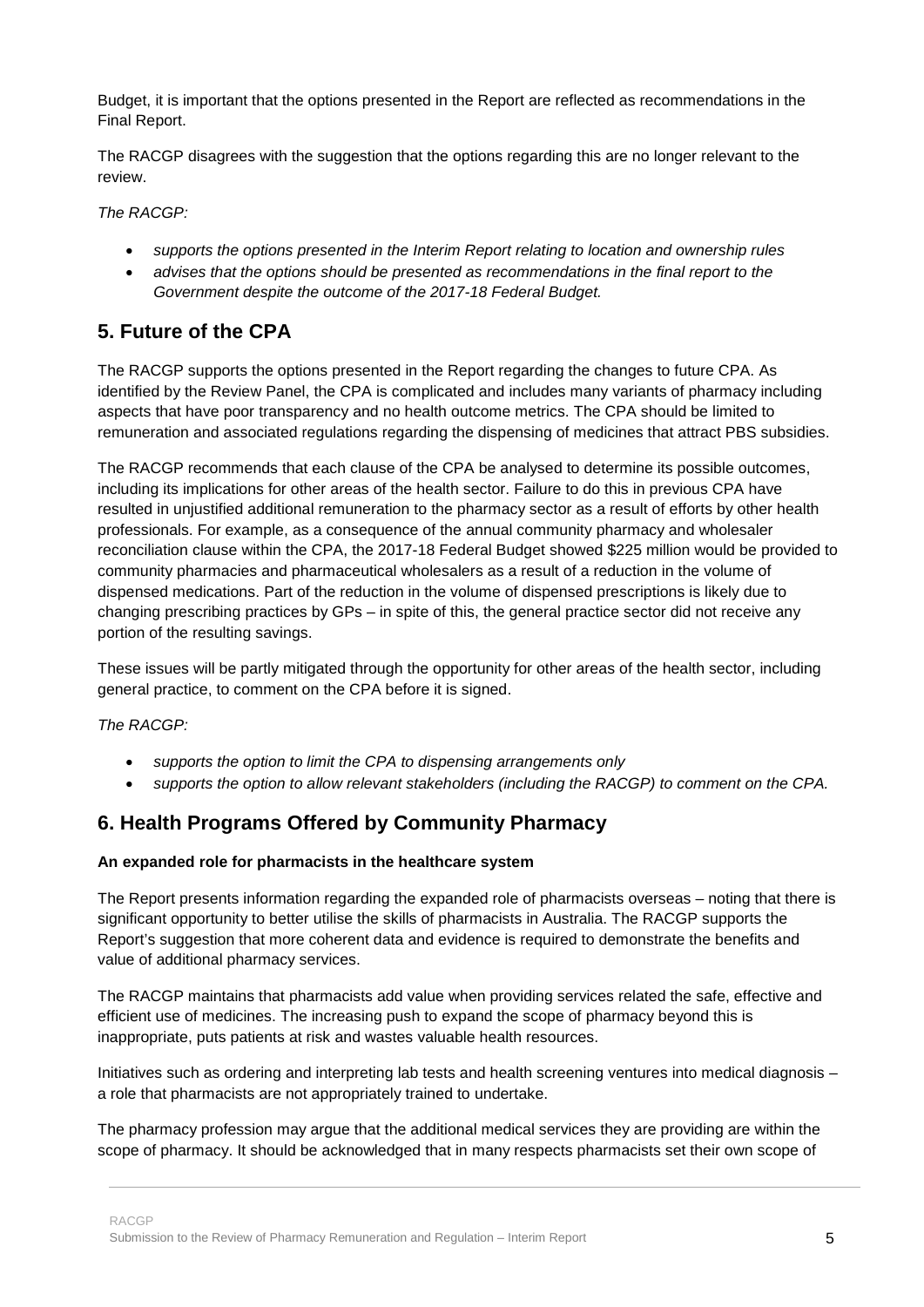practice through the *Pharmaceutical Society of Australia's Professional Practice Standards* and the Pharmacy Board of Australia. The scope of pharmacy practice should focus on its core function of medicine dispensing.

#### **Expanding the role of pharmacists – within the scope of pharmacy**

#### *Integration of pharmacists into primary healthcare*

There is opportunity for pharmacists to be better utilised within their scope of practice. The RACGP outlined this role in our response to the Pharmacy Remuneration and Regulation Review Discussion Paper.

Community pharmacists can be better integrated into primary healthcare through:

- incorporating clinical pharmacists into general practice settings to deliver medication safety initiatives, such as the management of practice drug surveillance and medication safety systems
- providing medication management services, such as identifying and monitoring medication use and safety in partnership with GPs
- collaboration with a patient's healthcare professionals to optimise medication therapy and achieve treatment goals
- supporting GPs in health literacy promotion, empowering patients to achieve their medication self-management goals and share decision-making with their GPs.

#### *General practice-based pharmacist supporting medication governance in general practice*

The RACGP also presented an alternative model for pharmacy that would expand the role of pharmacists. It does not appear that the Review Panel considered this proposal.

The RACGP proposed that dispensing and other fees generally associated with community pharmacy could be 'cashed out' to support a general practice-based pharmacist (GPP) to take responsibility for medication governance within general practices. GPPs would be responsible for:

- medication issues, including face-to-face patient education
- practice audits for quality medication management
- dispensing emergency medication
- facilitating improved population medication management based on the electronic records of the general practice.

Medication procurement, storage and delivery to the patient could occur from a single supplier servicing multiple general practices. PBS medication could be delivered directly to a patient's home within 24 hours. Medications for short-term acute conditions could be dispensed at the practice by the GPP. The proposed model would improve patient health outcomes through:

- higher medication adherence compliance rates
- improved access to medication and independent advice
- savings across PBS medication delivery.

While all patients would benefit from this model, the model would particularly benefit patients with chronic disease and limited mobility, arguably the most complex patients.

The model also presents an enhanced independent career prospect for community pharmacists, giving them greater opportunities to work as part of a collaborative primary healthcare team. Within such teams, pharmacists will be able to use a greater skill set as opposed to solely providing basic medication advice and dispensing medication.